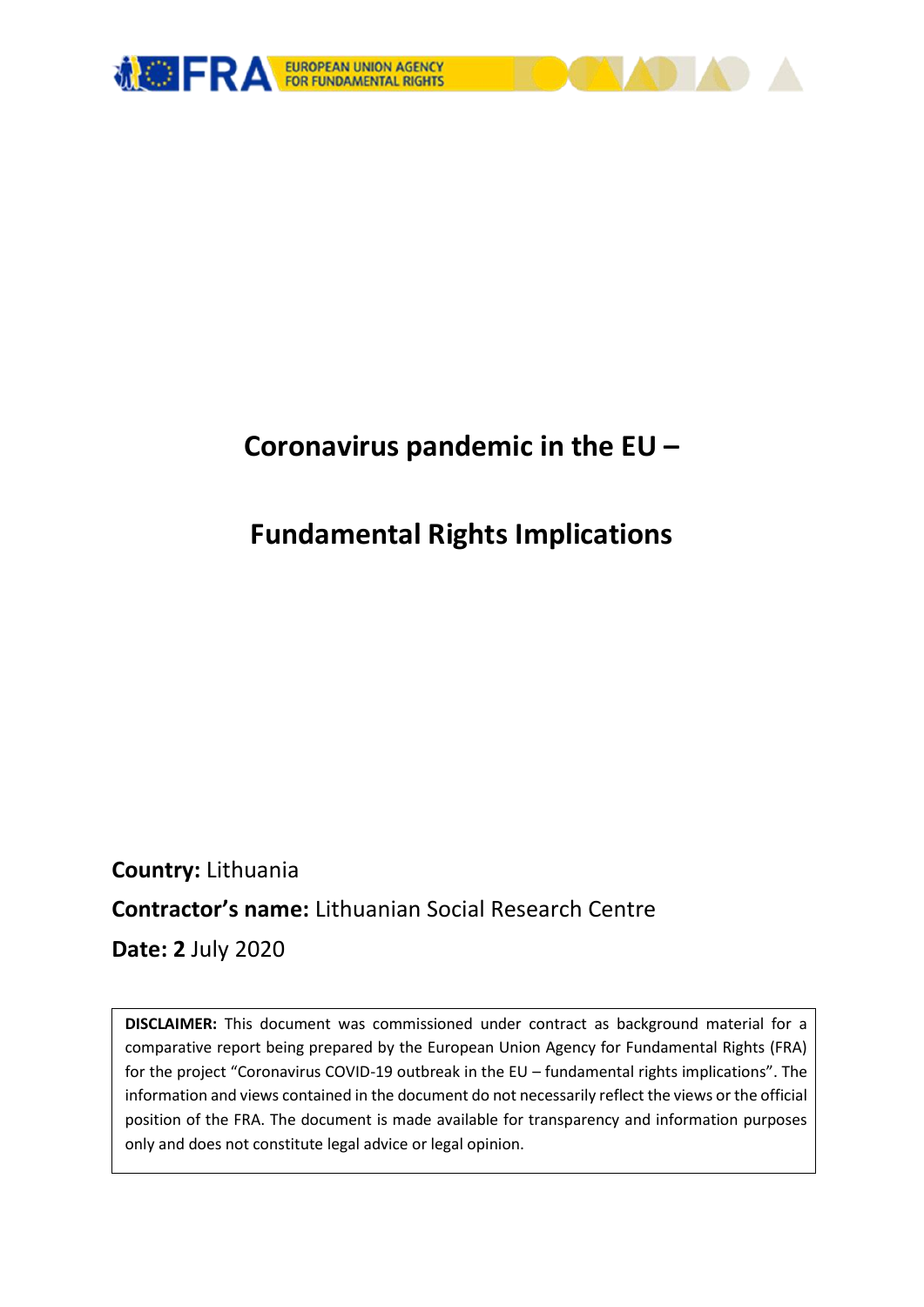# **1 Measures taken by government/public authorities**

### **1.1 Emergency laws/states of emergency**

In **Lithuania**, the Resolution 'On Declaration of Quarantine in the Territory of the Republic of Lithuania (*Dėl karantino Lietuvos Respublikos teritorijoje paskelbimo*)'<sup>1</sup> was valid until 16 June 2020. However, measures affecting the general population remained active after 16 June 2020 because of the declaration of state of emergency<sup>2</sup> adopted by the Government of the Republic of Lithuania. Restrictions affecting social distancing, freedom of movement, work, education, health, and other public services were moved from the Resolution 'On Declaration of Quarantine in the Territory of the Republic of Lithuania<sup>'3</sup> to the Resolution 'On Declaration of State-Level Emergency (Dėl valstybės lygio ekstremalios situacijos paskelbimo)<sup>'</sup> due to the threat of coronavirus (COVID-19)<sup>4</sup>.

In **Lithuania**, the measures adopted by the Government have had an impact on fundamental rights despite relaxing lockdown rules in June 2020. There were no court rulings concerning the legality of current quarantine measures. Nevertheless, the opposition of the Lithuanian parliamentarians initiated the Resolution 'Due to the Dangerous Situation Regarding the Access of Health Care Services'<sup>5</sup> which was approved by the Lithuanian Parliament . According to this Resolution, the State Commander of National Emergency Operations should review restrictions related to the limited access to health care services and retain only epidemiologically based measures.

In **Lithuania**, the right of demonstration was restricted during the quarantine from 16 March 2020 to 16 June 2020. From 1 June 2020 to 16 June 2020, cultural, entertainment, sports and other outdoor events were allowed with the maximum of 300 participants (excluding performers, organisers, instructors and service personnel), while ensuring the distance of at least 1 m between the spectators, except for spouses, close relatives, adoptive parents, adoptive children, guardians and carers<sup>6</sup>. After

**<sup>.</sup>** <sup>1</sup> Lithuania, The Government of the Republic of Lithuania *(Lietuvos Respublikos Vyriausybė)* (2020), Resolution 'On Declaration of Quarantine in the Territory of the Republic of Lithuania', No. 207 on 14 March 2020. Valid from 2020 March 15 ('*[Lietuvos Respublikos Vyriausybės 2020 m. kovo 14 d. nutarimas Nr. 207 "Dėl karantino](https://www.e-tar.lt/portal/lt/legalAct/73c0b060663111eabee4a336e7e6fdab/WtdCSiIMXu)  [Lietuvos Respublikos teritorijoje paskelbimo"](https://www.e-tar.lt/portal/lt/legalAct/73c0b060663111eabee4a336e7e6fdab/WtdCSiIMXu)*').

<sup>2</sup> Lithuania, The Government of the Republic of Lithuania *(Lietuvos Respublikos Vyriausybė)* (2020), Resolution 'On Declaration of State-Level Emergency', No. 152 on 26 February 2020. Valid from 26 February 2020 ('*[Lietuvos Respublikos Vyriausybės 2020 m. vasario 26 d. Nr. 152 "Dėl valstybės lygio ekstremalios sistuacijos](https://e-seimas.lrs.lt/portal/legalAct/lt/TAD/8feb1a7658a111eaac56f6e40072e018?positionInSearchResults=31&searchModelUUID=e5efa5d2-b709-413d-b7ad-feece99aa238)  [paskelbimo](https://e-seimas.lrs.lt/portal/legalAct/lt/TAD/8feb1a7658a111eaac56f6e40072e018?positionInSearchResults=31&searchModelUUID=e5efa5d2-b709-413d-b7ad-feece99aa238)*').

<sup>3</sup> Lithuania, The Government of the Republic of Lithuania *(Lietuvos Respublikos Vyriausybė)* (2020), Resolution 'On Declaration of Quarantine in the Territory of the Republic of Lithuania', No. 207 on 14 March 2020. Valid from 2020 March 15 ('*[Lietuvos Respublikos Vyriausybės 2020 m. kovo 14 d. nutarimas Nr. 207 "Dėl karantino](https://www.e-tar.lt/portal/lt/legalAct/73c0b060663111eabee4a336e7e6fdab/WtdCSiIMXu)  [Lietuvos Respublikos teritorijoje paskelbimo"](https://www.e-tar.lt/portal/lt/legalAct/73c0b060663111eabee4a336e7e6fdab/WtdCSiIMXu)*').

<sup>4</sup> Lithuania, The Government of the Republic of Lithuania *(Lietuvos Respublikos Vyriausybė)* (2020), 'Due to the Ammendment of the Resolution No. 152, 2020 February 26, of the Government of the Republic of Lithuania 'On Declaration of State-Level Emergency', No. 588, 10 June 2020, valid from 17 June 2020 ('*[Dėl Lietuvos](https://e-seimas.lrs.lt/portal/legalAct/lt/TAD/900df810abe011ea8aadde924aa85003?jfwid=-sdmh1y4cb)  [Respublikos Vyriausybės 2020 m. vasario 26 d. nutarimo Nr. 152 "Dėl valstybės lygio ekstremaliosios situacijos](https://e-seimas.lrs.lt/portal/legalAct/lt/TAD/900df810abe011ea8aadde924aa85003?jfwid=-sdmh1y4cb)  [paskelbimo" pakeitimo](https://e-seimas.lrs.lt/portal/legalAct/lt/TAD/900df810abe011ea8aadde924aa85003?jfwid=-sdmh1y4cb)*') and No. 649, 24 June 2020, valid from 24 June 2020 ('*[Dėl Lietuvos Respublikos](https://e-seimas.lrs.lt/portal/legalAct/lt/TAD/454ee011b51111ea9a12d0dada3ca61b?jfwid=-sdmh1y4cb)  [Vyriausybės 2020 m. vasario 26 d. nutarimo Nr. 152 "Dėl valstybės lygio ekstremaliosios situacijos paskelbimo"](https://e-seimas.lrs.lt/portal/legalAct/lt/TAD/454ee011b51111ea9a12d0dada3ca61b?jfwid=-sdmh1y4cb)  [pakeitimo](https://e-seimas.lrs.lt/portal/legalAct/lt/TAD/454ee011b51111ea9a12d0dada3ca61b?jfwid=-sdmh1y4cb)*').

<sup>5</sup> Lithuania, the Seimas of the Republic of Lithuania (*Lietuvos Respublikos Seimas*) (2020), 'Due to the Dangerous Situation Regarding the Access of Health Care Services', No. XIII-3067, on 18 June 2020 ('*[Dėl susidariusios](https://e-seimas.lrs.lt/portal/legalAct/lt/TAD/25f31e80b6b411ea9a12d0dada3ca61b?jfwid=-sdmh1vheh)  [grėsmingos situacijos sveikatos priežiūros paslaugų prieinamumo srityje](https://e-seimas.lrs.lt/portal/legalAct/lt/TAD/25f31e80b6b411ea9a12d0dada3ca61b?jfwid=-sdmh1vheh)*').

<sup>6</sup> Lithuania, The Government of the Republic of Lithuania *(Lietuvos Respublikos Vyriausybė)* (2020), Resolution 'On Declaration of Quarantine in the Territory of the Republic of Lithuania', No. 207 on 14 March 2020. Updated version valid from 1 June 2020 ('*Lietuvos Respublikos Vyriausybės 2020 m. kovo 14 d. nutarimas Nr. 207 "Dėl [karantino Lietuvos Respublikos teritorijoje paskelbimo](https://www.e-tar.lt/portal/lt/legalAct/e2edc330a01d11ea9515f752ff221ec9)*').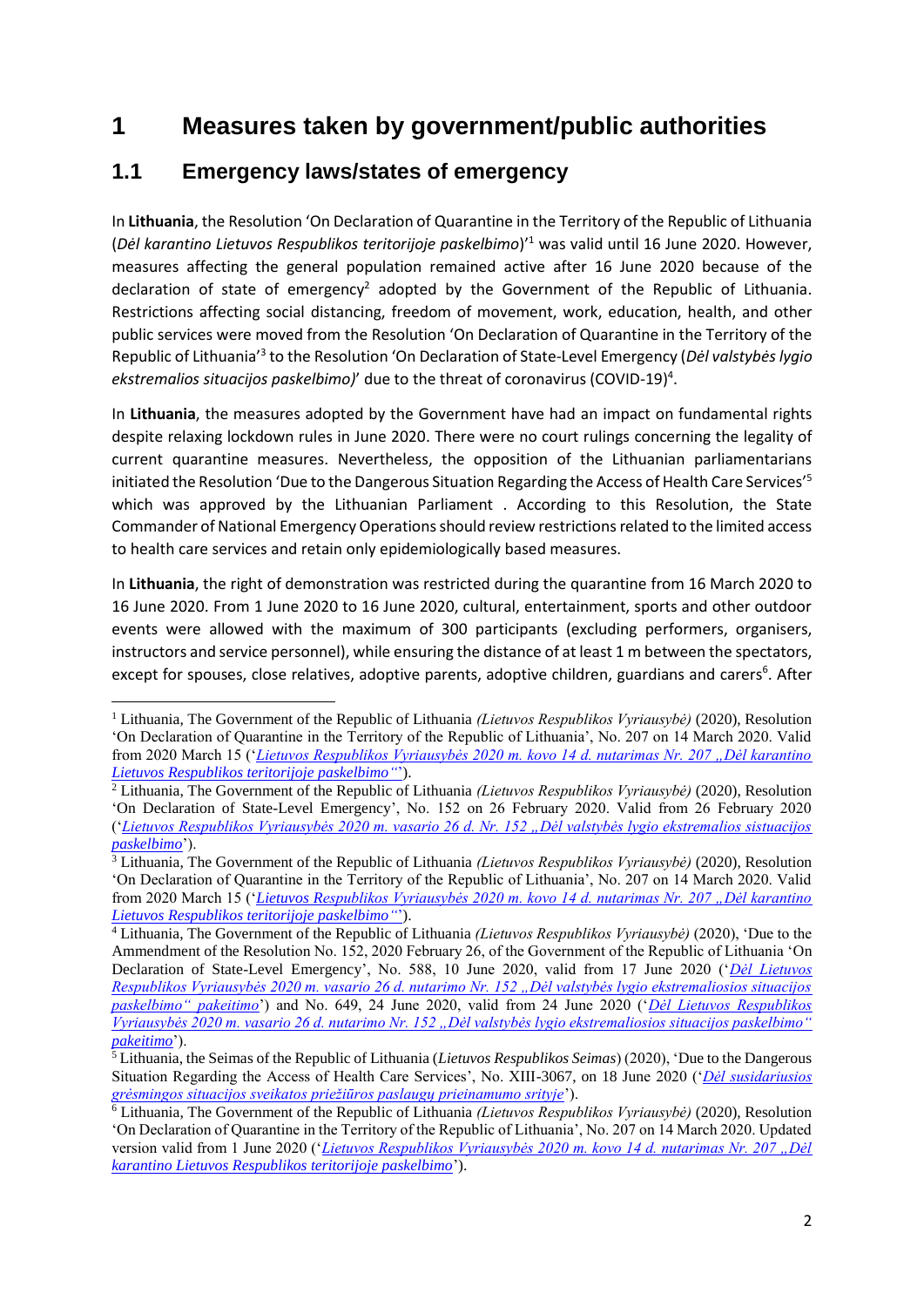the quarantine number of participant in public events was increased to 700<sup>7</sup> (valid from 17 June 2020 to 30 June 2020).

In **Lithuania**, 1,000 young people rallied in support of the Black Lives Matter movement and the ongoing anti-racism protests in the US on 5 June 2020 in Vilnius<sup>8</sup>. The right of demonstration was protected during the quarantine. However, the police are investigating eight cases of administrative offenses, as well as a public order violation, during the Black Lives Matter rally in Vilnius. To our knowledge the police didn't bring any charges against the organisers of the demonstration.

## **1.2 Measures affecting the general population**

#### **1.2.1 Social distancing**

In **Lithuania**, according to updated version of the Resolution 'On Declaration of Quarantine in the Territory of the Republic of Lithuania<sup>'9</sup> article 4.2.12 face masks, respirators or other protective equipment must be worn indoors, also outdoors: in marketplaces and other public trading venues, events, excursions, public transport boarding points, public transport and other gathering places. The resolution was valid until 16 June 2020. From 17 June 2020 similar restrictions were adopted by decree of the State Commander of National Emergency Operations<sup>10</sup>. According to this decree, a safe distance of 2 meters must be maintained in public points of service and trade (distance may be smaller if there is a partition or personal protective equipment), at least 1 meter distance must be kept in queues, it is mandatory to sanitise trolleys and shopping baskets in trade venues and hands of shop workers and customers. It is not allowed to work with the symptoms of COVID-19. Both visitors and staff are advised to wear personal protective equipment (face masks, shields, respirators, gloves, etc.).

In **Lithuania**, according to the Resolution 'On Declaration of State-Level Emergency (*Dėl valstybės lygio*  ekstremalios situacijos paskelbimo)<sup>, 11</sup> the number of participants allowed in cultural, entertainment, sports or other events was increased from 17 June 2020 to 150 people indoors and to 700 outdoors, and from 1 July 2020 until 16 July 2020 - to 200 indoors and up to 1,000 outdoors. Performers, organisers and service personnel were not included in this figure. Public events must follow the

<sup>1</sup> <sup>7</sup> Lithuania, The Government of the Republic of Lithuania *(Lietuvos Respublikos Vyriausybė)* (2020), 'Due to the Ammendment of the Resolution No. 152, 2020 February 26, of the Government of the Republic of Lithuania 'On Declaration of State-Level Emergency', No. 588, 10 June 2020, valid from 17 June 2020 ('*[Dėl Lietuvos](https://e-seimas.lrs.lt/portal/legalAct/lt/TAD/900df810abe011ea8aadde924aa85003?jfwid=-sdmh1y4cb)  [Respublikos Vyriausybės 2020 m. vasario 26 d. nutarimo Nr. 152 "Dėl valstybės lygio ekstremaliosios situacijos](https://e-seimas.lrs.lt/portal/legalAct/lt/TAD/900df810abe011ea8aadde924aa85003?jfwid=-sdmh1y4cb)  [paskelbimo" pakeitimo](https://e-seimas.lrs.lt/portal/legalAct/lt/TAD/900df810abe011ea8aadde924aa85003?jfwid=-sdmh1y4cb)*').

<sup>8</sup> BNS, LRT, Lithuanian Radio and Television (*Lietuvos radijas ir televizija)* (2020), ['The police in Lithuania are](https://www.lrt.lt/en/news-in-english/19/1187358/lithuanian-police-launch-probe-into-black-lives-matter-rally-in-vilnius)  [investigating eight cases of administrative offenses, as well as a public order violation, during the Black Lives](https://www.lrt.lt/en/news-in-english/19/1187358/lithuanian-police-launch-probe-into-black-lives-matter-rally-in-vilnius)  [Matter rally in Vilnius last week.'](https://www.lrt.lt/en/news-in-english/19/1187358/lithuanian-police-launch-probe-into-black-lives-matter-rally-in-vilnius), published on 11 June 2020.

<sup>9</sup> Lithuania, The Government of the Republic of Lithuania *(Lietuvos Respublikos Vyriausybė)* (2020), Resolution 'On Declaration of Quarantine in the Territory of the Republic of Lithuania', No. 207 on 14 March 2020. Updated version valid from 1 June 2020 ('*Lietuvos Respublikos Vyriausybės 2020 m. kovo 14 d. nutarimas Nr. 207 "Dėl [karantino Lietuvos Respublikos teritorijoje paskelbimo"](http://lrv.lt/uploads/main/documents/files/nutarimas%20Nr_%20207%20su%20pakeitimais%2005_27_EN.pdf)*').

<sup>10</sup> Lithuania, The Ministry of Health of the Republic of Lithuania *(Lietuvos Respublikos Sveikatos apsaugos ministerija*) (2020), Decree 'Due to the Conditions for the Provision of Services, Trade in Public Trading Venues, Leisure and Entertainment Activities), No. V-1463, 16 June 2020. Valid from 17 June 2020 ('*[Dėl paslaugų](https://www.e-tar.lt/portal/lt/legalAct/4b25c8d0afaa11eab9d9cd0c85e0b745)  [teikimo, prekybos viešose prekybos vietose bei veiklos laisvalaikio ir pramogų vietose vykdymo būtinų sąlygų](https://www.e-tar.lt/portal/lt/legalAct/4b25c8d0afaa11eab9d9cd0c85e0b745)*')*.*

<sup>11</sup> Lithuania, The Government of the Republic of Lithuania *(Lietuvos Respublikos Vyriausybė)* (2020), Resolution 'On Declaration of State-Level Emergency', No. 152 on 26 February 2020. Valid from 26 February 2020 ('*[Lietuvos Respublikos Vyriausybės 2020 m. vasario 26 d. Nr. 152 "Dėl valstybės lygio ekstremalios sistuacijos](https://e-seimas.lrs.lt/portal/legalAct/lt/TAD/8feb1a7658a111eaac56f6e40072e018?positionInSearchResults=31&searchModelUUID=e5efa5d2-b709-413d-b7ad-feece99aa238)  [paskelbimo](https://e-seimas.lrs.lt/portal/legalAct/lt/TAD/8feb1a7658a111eaac56f6e40072e018?positionInSearchResults=31&searchModelUUID=e5efa5d2-b709-413d-b7ad-feece99aa238)*').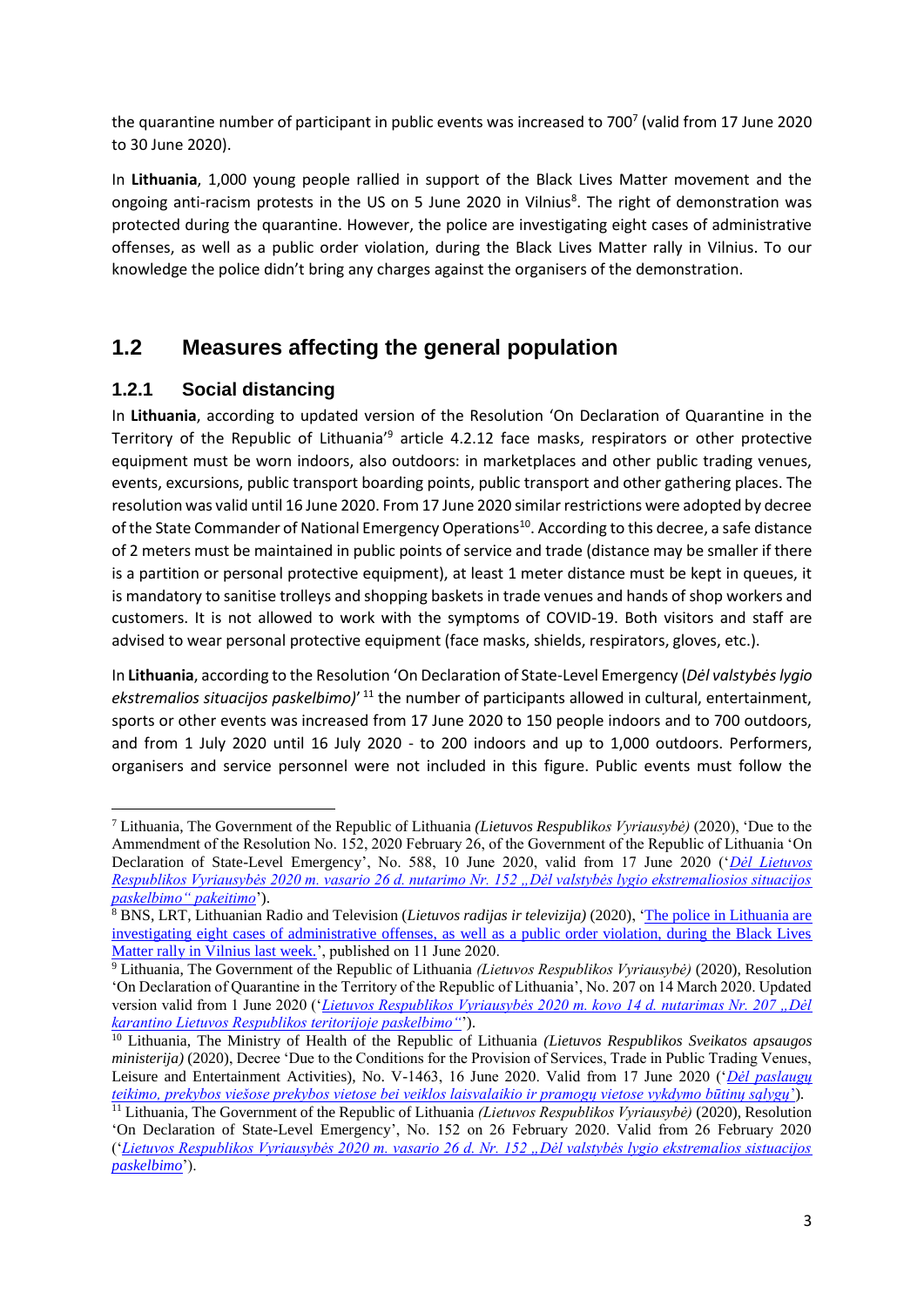requirements laid down in the decree of the State Commander of National Emergency Operations<sup>12</sup>. According to this decree 2 metre physical distance has to be kept, hand disinfectants must be available for participants, the instructions for hand disinfection and personal hygiene has to be posted at the entrance into, personnel and participant with the symptoms of COVID-19 are not allowed to enter the event.

In **Lithuania**, according to the updated version of the Resolution 'On Declaration of Quarantine in the Territory of the Republic of Lithuania<sup>'13</sup> article 4.1.5. persons who have returned or arrived from foreign countries where the incidence of COVID-19 has exceeded 25 cases/100 000 population in the last 14 calendar days shall fall subject to 14 days' isolation. This resolution was valid until 16 June 2020. From 17 June 2020 the same restrictions of the isolation were adopted by the decree of the State Commander of National Emergency Operations<sup>14</sup>.

#### **1.2.2 Education**

**.** 

In Lithuania, pre-school, pre-primary education isntitutions<sup>15</sup>, non-formal and primary education institutions, pre-secondary and secondary education institutions were reopened during May 2020<sup>16</sup>. School managers and founders of primary and pre-secondary education institutions were able to decide either come back to shools or continue on the remote mode from the end of May 2020 $^{17}$ . According to the Ministry of Education, Science and Sport of the Republic of Lithuania<sup>18</sup> only 19% of primary schools came back to classrooms in June 2020. Secondary and third level education institutions usually end classes in the end of May or beginning of June. Therefore, majority of secondary and third level insitutions didn't come back to schools after the end of lockdown.

In **Lithuania**, from 17 June 2020 all educational activities became unrestricted, if the necessary conditions for public health safety, hygiene, provision of persons with necessary personal protective

<sup>12</sup> Lithuania, The Ministry of Health of the Republic of Lithuania *(Lietuvos Respublikos Sveikatos apsaugos ministerija*) (2020), Decree 'Due to Conditions for the Organization of Culture, Entertainment and Other Events', No. V-1462, 15 June 2020. Valid from 17 June 2020 ('*[Dėl kultūros, pramogų ir kitų renginių organizavimo būtinų](https://www.e-tar.lt/portal/lt/legalAct/1125c9b0af1311eab9d9cd0c85e0b745/WnoKPBHNjo)  [sąlygų'](https://www.e-tar.lt/portal/lt/legalAct/1125c9b0af1311eab9d9cd0c85e0b745/WnoKPBHNjo)*)*.*

<sup>13</sup> Lithuania, The Government of the Republic of Lithuania *(Lietuvos Respublikos Vyriausybė)* (2020), Resolution 'On Declaration of Quarantine in the Territory of the Republic of Lithuania', No. 207 on 14 March 2020. Updated version valid from 1 June 2020 ('*Lietuvos Respublikos Vyriausybės 2020 m. kovo 14 d. nutarimas Nr. 207 ..Dėl [karantino Lietuvos Respublikos teritorijoje paskelbimo"](http://lrv.lt/uploads/main/documents/files/nutarimas%20Nr_%20207%20su%20pakeitimais%2005_27_EN.pdf)*').

<sup>14</sup> Lithuania, The Ministry of Health of the Republic of Lithuania *(Lietuvos Respublikos Sveikatos apsaugos ministerija)* (2020), Decree 'Due to Adoption of the List of Countries Affected by COVID-19' (Coronavirus Infection), No. V-1463, 16 June 2020. Valid from 17 June 2020 ('*[Dėl COVID-19 ligos \(koronaviruso infekcijos\)](https://www.e-tar.lt/portal/lt/legalAct/796cb650af9f11eab9d9cd0c85e0b745)  [paveiktų šalių sąrašo patvirtinimo](https://www.e-tar.lt/portal/lt/legalAct/796cb650af9f11eab9d9cd0c85e0b745)*')*.*

<sup>15</sup> Lithuania, The Government of the Republic of Lithuania (*Lietuvos Respublikos Vyriausybė*) (2020), 'Amendment of the Resolution 14 March 2020 No. 207 'On Declaration of Quarantine in the Territory of the Republic of Lithuania', No. 451 on 6 May 2020. Valid from 7 May 2020 ('*[Dėl Lietuvos Respublikos Vyriausybės](https://www.e-tar.lt/portal/lt/legalAct/2c44df508f9d11ea9515f752ff221ec9)  [2020 m. kovo 14 d. nutarimo Nr. 207 "Dėl karantino Lietuvos Respublikos teritorijoje paskelbimo" pakeitimo'](https://www.e-tar.lt/portal/lt/legalAct/2c44df508f9d11ea9515f752ff221ec9)*).

<sup>16</sup> Lithuania, The Government of the Republic of Lithuania (*Lietuvos Respublikos Vyriausybė*) (2020), 'Amendment of the Resolution 14 March 2020 No. 207 'On Declaration of Quarantine in the Territory of the Republic of Lithuania', No. 475 on 13 May 2020. Valid from 15 May 2020 ('*[Dėl Lietuvos Respublikos](https://www.e-tar.lt/portal/lt/legalAct/2c44df508f9d11ea9515f752ff221ec9)  [Vyriausybės 2020 m. kovo 14 d. nutarimo Nr. 207 "Dėl karantino Lietuvos Respublikos teritorijoje paskelbimo"](https://www.e-tar.lt/portal/lt/legalAct/2c44df508f9d11ea9515f752ff221ec9)  [pakeitimo'](https://www.e-tar.lt/portal/lt/legalAct/2c44df508f9d11ea9515f752ff221ec9)*).

<sup>17</sup> Lithuania, The Government of the Republic of Lithuania (*Lietuvos Respublikos Vyriausybė*) (2020), ['Relaxing](http://koronastop.lrv.lt/en/news/relaxing-lockdown-rules)  [lockdown rules'](http://koronastop.lrv.lt/en/news/relaxing-lockdown-rules), press release published on 27 May 2020.

<sup>18</sup> Lithuania, The Ministry of Education, Science and Sport of the Republic of Lithuania *(Lietuvos Respublikos Švietimo, mokslo ir sporto ministerija)* (2020), ['The Experience of Distance Learning and Coming School Years](https://www.smm.lt/web/lt/pranesimai_spaudai/naujienos_1/svietimo-forume-apibendrinama-nuotolinio-mokymo-patirtis-svarstomi-ateinanciu-mokslo-metu-variantai)  [Were Discussed in Education Forum'](https://www.smm.lt/web/lt/pranesimai_spaudai/naujienos_1/svietimo-forume-apibendrinama-nuotolinio-mokymo-patirtis-svarstomi-ateinanciu-mokslo-metu-variantai), press realease published on 18 June 2020.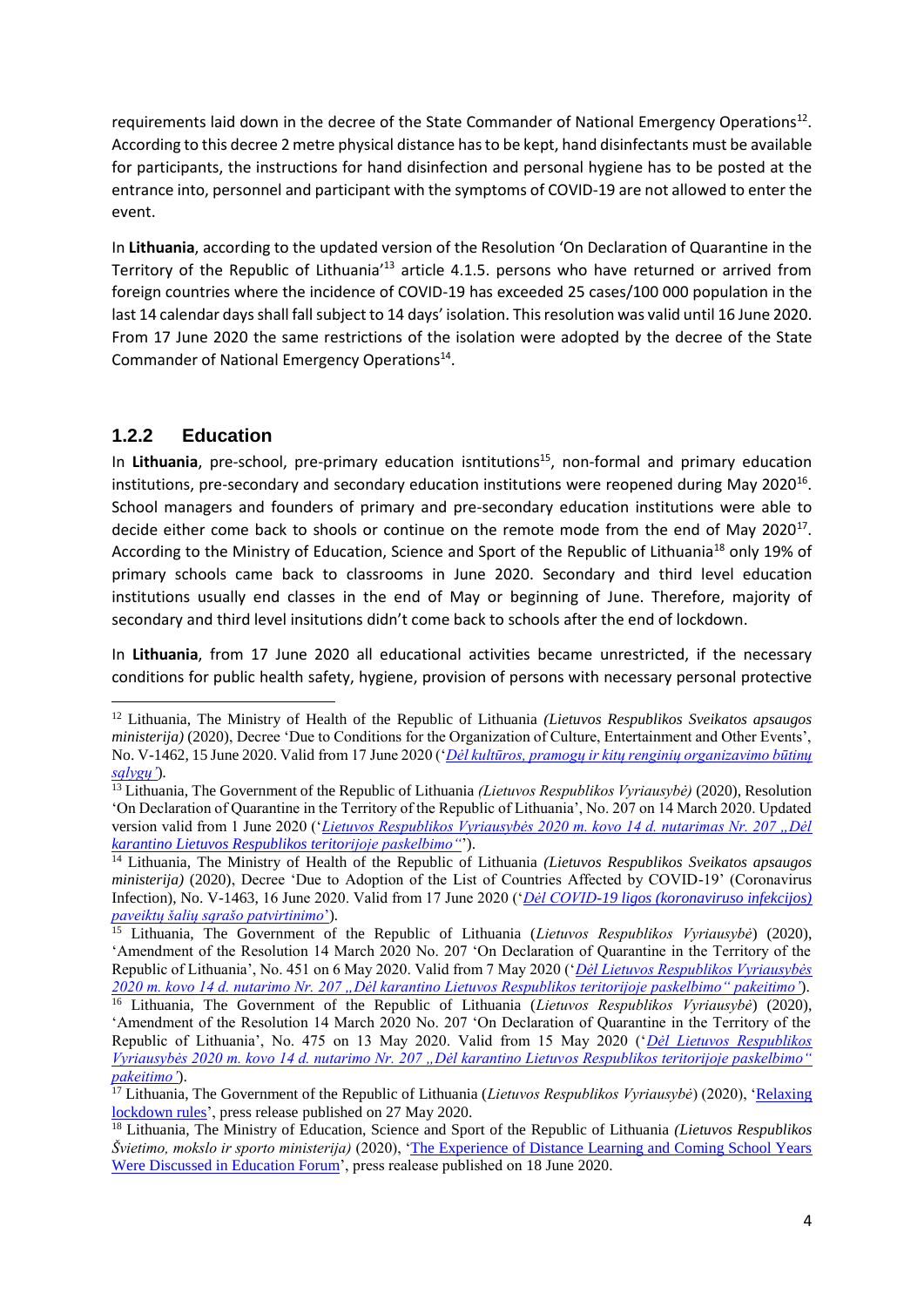equipment were ensured (classroom and equipment disinfection, hand hygiene, prohibition to work with symptoms). Educational institutions which were not able to meet specified conditions continued to work remotely<sup>19</sup>. There is no information about specific measures aimed at children from socioeconomically disadvantaged backgrounds during the reference period.

#### **1.2.3 Work**

In **Lithuania**, the Government decided to end the quarantine from 17 June 2020, but some restrictions on economic activity remained in place to protect the population against the new outbreak of coronavirus<sup>20</sup>. A safe distance of 2 meters must be maintained in public points of service and trade, at least 1 meter distance must be kept in queues, it is mandatory to sanitise trolleys and shopping baskets in trade venues and hands of shop workers and customers. Both visitors and staff are advised to wear personal protective equipment (face masks, shields, respirators, gloves, etc.). Social care institutions must comply with all the requirements for public health safety, hygiene and the use of necessary personal protective equipment: disinfection, hand hygiene. Workers with symptoms of COVID-19 are not allowed to work.

In **Lithuania**, after the end of quarantine in 16 June 2020 health care providers must have a phased service resumption plan, and visitor flows must be managed in accordance with the procedure established by the head of a medical facility. Remote services are encouraged, while allowing health care providers to choose the method of providing services which are in the best interest of the patient. Health care providers should strengthen infection control, make provisions of personal protective equipment and use it, and provide for a testing strategy. Restaurants, cafes, and bars have to keep a physical distance of 2 meters between the tables, disinfect the premises, and observe hand hygiene. There is no longer a restriction on working hours<sup>21</sup>.

In **Lithuania**, self-employed persons were entitled to a monthly benefit of 257 euros during quarantine and two months after the end of quarantine. Independently whether or not their activities were restricted during quarantine<sup>22</sup>. Self-employed taxpayers who are on this list of specific sectors mostly affected by quarantine and confirmed by State Tax Inspectorate (*Valstybinė mokesčių inspekcija*) from 16 March 2020 to the end of the emergency situation (plus two extra months) were automatically (without any requests) released from late payment of interest and no new tax recovery actions were initiated<sup>23</sup>.

**<sup>.</sup>** <sup>19</sup> Lithuania, the Government of the Republic of Lithuania *(Lietuvos Respublikos Vyriausybė)* (2020) ['COVID-19](http://koronastop.lrv.lt/en/news/covid-19-related-restrictions-as-of-17-june-2020)  [related restrictions as of 17 June 2020'](http://koronastop.lrv.lt/en/news/covid-19-related-restrictions-as-of-17-june-2020), press release published on 17 June 2020.

<sup>20</sup> Lithuania, the Government of the Republic of Lithuania *(Lietuvos Respublikos Vyriausybė)* (2020), ['Quarantine](http://koronastop.lrv.lt/en/news/quarantine-lifted-but-some-restrictions-remain-in-place)  [lifted, but some restrictions remain in place'](http://koronastop.lrv.lt/en/news/quarantine-lifted-but-some-restrictions-remain-in-place), press release published on 16 April 2020.

<sup>21</sup> Lithuania, the Government of the Republic of Lithuania *(Lietuvos Respublikos Vyriausybė)* (2020), ['Quarantine](http://koronastop.lrv.lt/en/news/quarantine-lifted-but-some-restrictions-remain-in-place)  [lifted, but some restrictions remain in place'](http://koronastop.lrv.lt/en/news/quarantine-lifted-but-some-restrictions-remain-in-place), press release published on 16 April 2020.

<sup>22</sup> Ministry of Social Security and Labour of the Republic of Lithuania (*Lietuvos Respublikos socialinės apsaugos ir darbo ministerija*) (2020), ['Approved aid package after quarantine: 1.4 million Lithuanians will benefit'](http://socmin.lrv.lt/en/news/approved-aid-package-after-quarantine-1-4-million-lithuanians-will-benefit), press release published on 7 May 2020.

<sup>23</sup> State Tax Inspectorate under the Ministry of Finance of the Republic of Lithuania (*Valstybinė mokesčių inspekcija prie Lietuvos Respublikos finansų ministerijos*) (2020), ['COVID-19. Information for residents engaged](https://www.vmi.lt/cms/en/covid-19-business)  [in individual activities'](https://www.vmi.lt/cms/en/covid-19-business), information on official website, seen on 7 July 2020.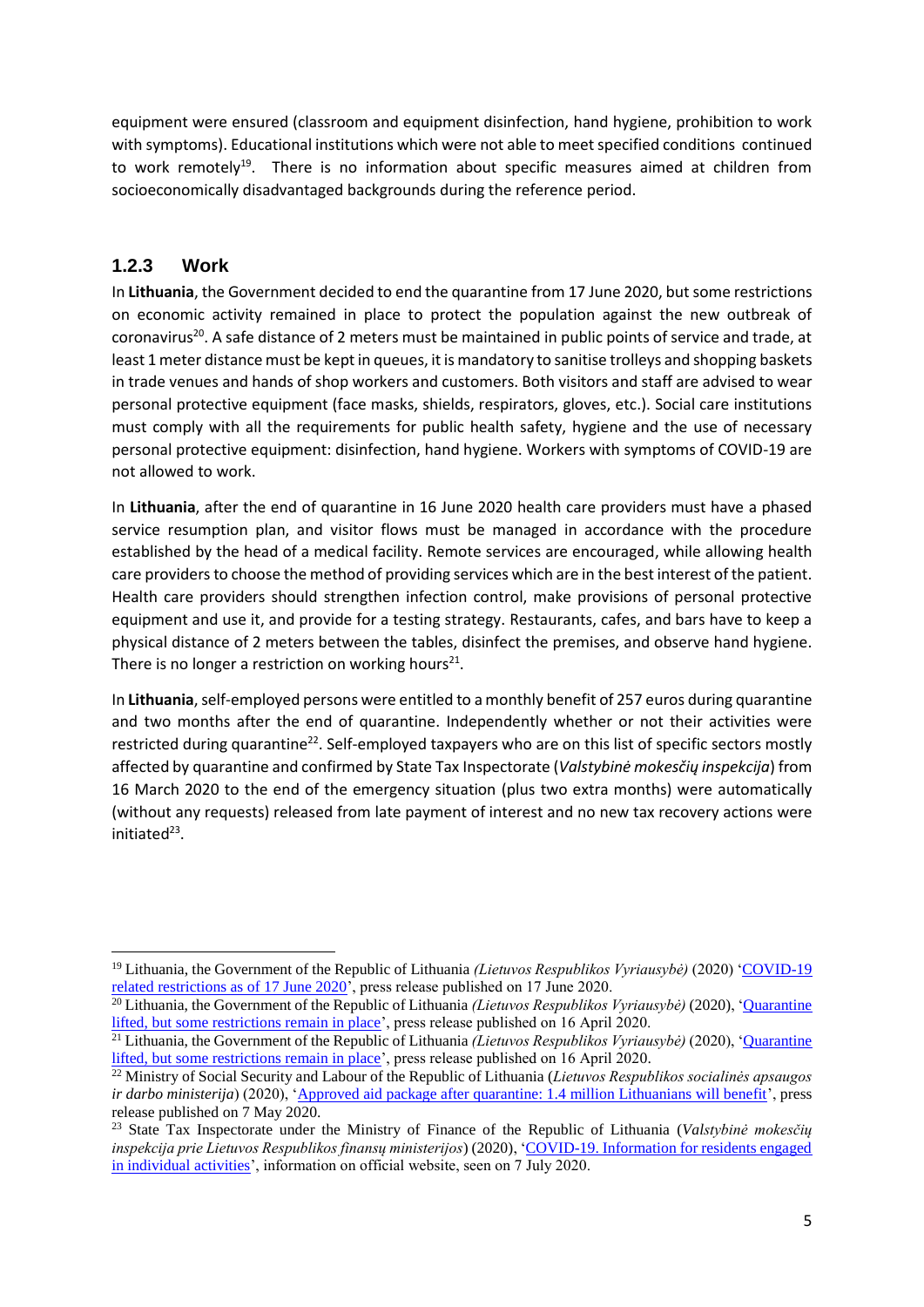#### **1.2.4 Access to justice**

In Lithuania, the Judicial Council<sup>24</sup> postponed all scheduled hearings in oral procedure from the beginning of quarantine, except in cases of statutory urgency (issues related to arrest, removal of a child from an unsafe environment). Court hearings with some recommendations related to physical distancing and personal hygiene were renewed in May 2020 after the decision of the Judicial Council<sup>25</sup> on 27 April 2020. Statistics show increase in written procedure (changed from oral procedure upon agreement of parties) and cases examined by electronic means and videoconferencing equipment <sup>26</sup>According to the information from the Lithuanian National Courts Administration, all courts have resumed functioning as usual since 17 June 2020<sup>27</sup>.

#### **1.2.5 Freedom of movement**

**.** 

In **Lithuania**, the three-month lockdown ended on 16 June 2020. It was replaced by emergency situation regime from 17 June 2020. Restrictions of freedom of movement remained. According to the decree of the Government of the Respublic of Lithuania<sup>28</sup> the control of cross-border movement will continue until the 16 July 2020. Entering to the territory of the Republic of Lithuania remained prohibited with exeptions for citizens and residents of the countries where the incidence of COVID-19 has not exceeded 25 cases/100 000 population in the last 14 calendar days. The list<sup>29</sup> of such countries is published every Monday by the State Commander of National Emergency Operations<sup>30</sup>. The exeptions are made for citizens and residents of the Republic of Lithuania, drivers and crew members of cargo transport, diplomats, NATO military personnel and their families, for artists, sportspersons, journalists and other persons who have special permission of the Government of the Republic of Lithuania. Screening is carried out at airports, Klaipėda Seaport and five EU external border crossing points with Belarus and Russia: the temperature of arriving persons is measured and they are required to complete within 48 hours a passenger location card by registering electronically or by filling in a paper form. Self-isolation of 14 days is required for all persons arriving from countries where the incidence of COVID-19 has exceeded 25 cases/100 000 population in the last 14 calendar days. There were no controls on passengers crossing the EU's internal borders (Latvia, Poland). Restrictions to enter the Republic of Lithuania for foreigners including asylum seekers was still in place

<sup>&</sup>lt;sup>24</sup> Lithuania, The Judicial Council (2020), 'Regarding the exercise of judicial functions during the quarantine [period'](https://www.teismai.lt/en/news/news-of-the-judicial-system/regarding-the-exercise-of-judicial-functions-during-the-quarantine-period/7463) press release published on 24 March 2020.

 $\frac{25}{25}$  Lithuania, The Judicial Council (2020), 'On the exercise of judicial functions after the softening of quarantine measures' No. 36P-78-(7.1.10), released on 27 April 2020. ('*[Dėl teismų funkcijų vykdymo sušvelninus karantino](https://www.teismai.lt/data/public/uploads/2020/04/del-teismu-funkciju-vykdymo-susvelninus-karantino-salygas.pdf)  [sąlygas](https://www.teismai.lt/data/public/uploads/2020/04/del-teismu-funkciju-vykdymo-susvelninus-karantino-salygas.pdf)*').

<sup>26</sup> Lithuania, National Courts Administration, [https://www.teismai.lt/lt/lietuvos-teismai-karantino-laikotarpiu](https://www.teismai.lt/lt/lietuvos-teismai-karantino-laikotarpiu-bylu-nagrinejimas-persikele-i-elektronine-erdve-organizuota-daugiau-nei-tukstantis-nuotoliniu-posedziu/7764)[bylu-nagrinejimas-persikele-i-elektronine-erdve-organizuota-daugiau-nei-tukstantis-nuotoliniu-posedziu/7764](https://www.teismai.lt/lt/lietuvos-teismai-karantino-laikotarpiu-bylu-nagrinejimas-persikele-i-elektronine-erdve-organizuota-daugiau-nei-tukstantis-nuotoliniu-posedziu/7764)

<sup>27</sup> Phone communication with representative of the Lithuanian National Courts Administration (*Nacionalinė teismų administracija)*, 7 July 2020.

<sup>28</sup> Lithuania, The Government of the Republic of Lithuania *(Lietuvos Respublikos Vyriausybė)* (2020), Resolution 'On Declaration of State-Level Emergency', No. 152 on 26 February 2020. Updated version valid from 24 June 2020 ('*[Lietuvos Respublikos Vyriausybės 2020 m. vasario 26 d. Nr. 152 "Dėl valstybės lygio ekstremalios](https://e-seimas.lrs.lt/portal/legalAct/lt/TAD/8feb1a7658a111eaac56f6e40072e018?positionInSearchResults=31&searchModelUUID=e5efa5d2-b709-413d-b7ad-feece99aa238)  [sistuacijos paskelbimo](https://e-seimas.lrs.lt/portal/legalAct/lt/TAD/8feb1a7658a111eaac56f6e40072e018?positionInSearchResults=31&searchModelUUID=e5efa5d2-b709-413d-b7ad-feece99aa238)*').

<sup>29</sup> Lithuania, The Ministry of Health of the Republic of Lithuania *(Lietuvos Respublikos Sveikatos apsaugos ministerija)* (2020), Decree 'Due to Adoption of the List of Countries', No. V-1457, 15 June 2020. Valid from 17 June 2020 ('*[Dėl COVID-19 ligos \(koronaviruso infekcijos\) paveiktų šalių sąrašo patvirtinimo](https://www.e-tar.lt/portal/lt/legalAct/72502ee0af0b11eab9d9cd0c85e0b745)*')*.*

<sup>30</sup> Lithuania, The Government of the Republic of Lithuania *(Lietuvos Respublikos Vyriausybė)* (2020), Resolution 'On Declaration of State-Level Emergency', No. 152 on 26 February 2020. Updated version valid from 24 June 2020 ('*[Lietuvos Respublikos Vyriausybės 2020 m. vasario 26 d. Nr. 152 "Dėl valstybės lygio](https://e-seimas.lrs.lt/portal/legalAct/lt/TAD/8feb1a7658a111eaac56f6e40072e018?positionInSearchResults=31&searchModelUUID=e5efa5d2-b709-413d-b7ad-feece99aa238) ekstremalios [sistuacijos paskelbimo](https://e-seimas.lrs.lt/portal/legalAct/lt/TAD/8feb1a7658a111eaac56f6e40072e018?positionInSearchResults=31&searchModelUUID=e5efa5d2-b709-413d-b7ad-feece99aa238)*').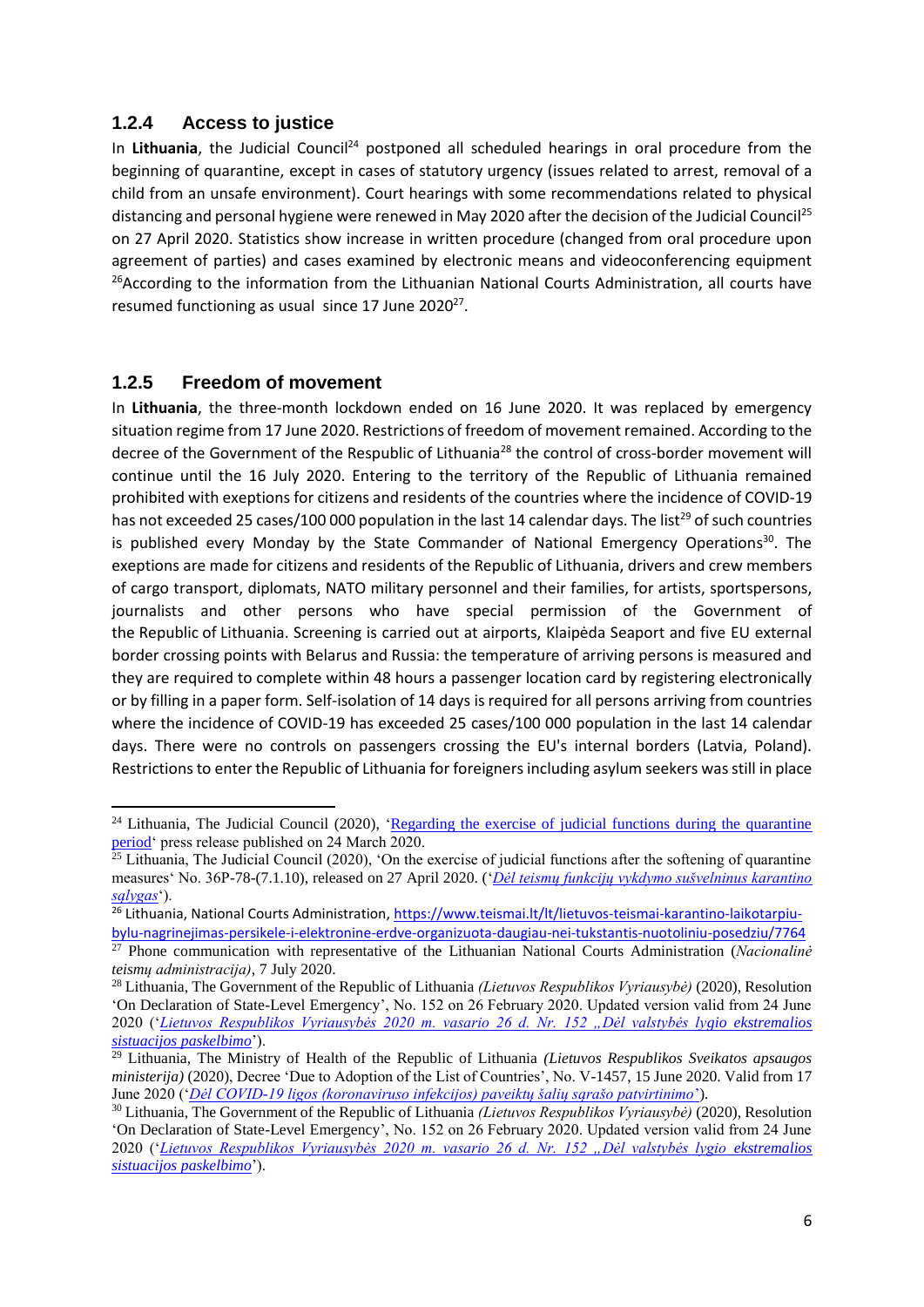from 1 June 2020 to 30 June 2020<sup>31</sup>. According to the expert from the Red Cross Lithuania there was no applications from asylum seekers during the reference period $32$ .

### **1.3 Impact of measures on particular groups**

**.** 

In **Lithuania**, visiting of prisoners and the arrested was prohibited, except for meetings with the lawyers, from 16 March 2020 to 16 June 2020 according to the Resolution 'On Declaration of Quarantine in the Territory of the Republic of Lithuania' article 3.2.10.<sup>33</sup> Prohibition was revoked from 17 June 2020. Prison Department under the Ministry of Justice of the Republic of Lithuania (*Kalėjimų*  departamentas prie Lietuvos Respublikos teisingumo ministerijos) announced<sup>34</sup> that contactless shortterm meetings up to one hour were allowed from the 17 June 2020. Body temperature of visitors is measured at the entrance before the visit. It is required to wear masks and disposable gloves for visitors. Long-term visits and home trips for prisoners and detainees remains prohibited.

In **Lithuania**, violation of fundamental rights of older persons was discussed in an official website of Lithuanian Radio and Television. NGO activist raised concerns on restriction for 60+ persons to work in hospitals and educational institutions<sup>35</sup>. The Office of the Equal Opportunities Ombudsperson has received complaints about signs on the doors in stores, cafes, haidresssers stating that it is not recommended (in some cases - prohibited) to visit the institution for 60+ persons<sup>36</sup>. Financial incentives for employers to keep 60+ workers were proposed by the Ministry of Social Affairs and Labour and approved by the Government in the end of May 2020. The list of measures planned by the Ministry of Social Affairs and Labour to support the elderly was approved in the Parliament on 4 June 2020<sup>37</sup>. Recipients of old-age pensions, disability pensions and other social insurance pensions and benefits will be able to receive a one-off benefit of 200 euros in August 2020. It was decided to pay subsidies to employers for older workers in downtime during the state of emergency or quarantine (100% of salary, but not more than 607 EUR gross or 70% of salary, but not more than 910.5 EUR

<sup>31</sup> Lithuania, The Government of the Republic of Lithuania *(Lietuvos Respublikos Vyriausybė)* (2020), 'Due to the Ammendment of the Resolution No. 152, 2020 February 26, of the Government of the Republic of Lithuania 'On Declaration of State-Level Emergency', No. 649, 24 June 2020, valid from 24 June 2020 ('*[Dėl Lietuvos](https://e-seimas.lrs.lt/portal/legalAct/lt/TAD/454ee011b51111ea9a12d0dada3ca61b?jfwid=-sdmh1y4cb)  [Respublikos Vyriausybės 2020 m. vasario 26 d. nutarimo Nr. 152 "Dėl valstybės lygio ekstremaliosios situacijos](https://e-seimas.lrs.lt/portal/legalAct/lt/TAD/454ee011b51111ea9a12d0dada3ca61b?jfwid=-sdmh1y4cb)  [paskelbimo" pakeitimo](https://e-seimas.lrs.lt/portal/legalAct/lt/TAD/454ee011b51111ea9a12d0dada3ca61b?jfwid=-sdmh1y4cb)*').

<sup>32</sup> Phone communication with the expert from Lithuanian Red Cross (*Lietuvos raudonasis kryžius)*, 1 July 2020. <sup>33</sup> Lithuania, The Government of the Republic of Lithuania *(Lietuvos Respublikos Vyriausybė)* (2020),

<sup>&#</sup>x27;Amendment of the Resolution 14 March 2020 No. 207 'On Declaration of Quarantine in the Territory of the Republic of Lithuania', No. 428 on 29 April 2020, updated version valid from 12 June 2020 ('*[Dėl Lietuvos](https://e-seimas.lrs.lt/portal/legalAct/lt/TAD/deaf8694663011eaa02cacf2a861120c/HmlveLyVSw?jfwid=11p6e3gcz8)  [Respublikos Vyriausybės 2020 m. kovo 14 d. nutarimo Nr. 207 "Dėl karantino Lietuvos Respublikos teritorijoje](https://e-seimas.lrs.lt/portal/legalAct/lt/TAD/deaf8694663011eaa02cacf2a861120c/HmlveLyVSw?jfwid=11p6e3gcz8)  [paskelbimo" pakeitimo'](https://e-seimas.lrs.lt/portal/legalAct/lt/TAD/deaf8694663011eaa02cacf2a861120c/HmlveLyVSw?jfwid=11p6e3gcz8)*).

<sup>34</sup> Lithuania, Prison Department under the Ministry of Justice of the Republic of Lithuania (*Kalėjimų departamentas prie Lietuvos Respublikos teisingumo ministerijos)* (2020), ['Short-Term Visits Are Allowed in](http://www.kaldep.lt/lt/kalejimu-departamentas/auktualijos/naujienos-kaldep/laisves-atemimo-vietu-c1ha.html)  [Places of Detention'](http://www.kaldep.lt/lt/kalejimu-departamentas/auktualijos/naujienos-kaldep/laisves-atemimo-vietu-c1ha.html) press released published on 17 June 2020.

<sup>35</sup> Pūras, D. (2020), Lithuanian Radio and Television (*Lietuvos radijas ir televizija*) (2020), ['Dainius Pūras. Can](https://www.lrt.lt/naujienos/nuomones/3/1183032/dainius-puras-ar-galime-susitarti-kad-lietuvoje-gerbsime-zmogaus-teises?fbclid=IwAR0jo6TfDiWMD4rkhZkLK3E7OaUBiP-m_Zcy24AvNDqPDHFYW0rVOmcFEXU)  [We Agree tht We Will Respect Human Rights in Lithuania?'](https://www.lrt.lt/naujienos/nuomones/3/1183032/dainius-puras-ar-galime-susitarti-kad-lietuvoje-gerbsime-zmogaus-teises?fbclid=IwAR0jo6TfDiWMD4rkhZkLK3E7OaUBiP-m_Zcy24AvNDqPDHFYW0rVOmcFEXU), published on 31 May 2020.

<sup>36</sup> Lithuania, the Office of the Equal Opportunities Ombudsperson (*Lygių galimybių kontrolieriaus tarnyba*) (2020), ['Quarantine Restrictions on the Elderly Can Lead to Discrimination'](https://www.lygybe.lt/lt/vyresnio-amziaus-karantinas-diskriminacija), press release published on 20 May 2020.

<sup>37</sup> Lithuania, the Seimas of the Republic of Lithuania (*Lietuvos Respublikos Seimas*) (2020). ['The Measures to](https://www.lrs.lt/sip/portal.show?p_r=35403&p_k=1&p_t=271412)  [Support Older Workers Were Approved'](https://www.lrs.lt/sip/portal.show?p_r=35403&p_k=1&p_t=271412), press release published on 4 June 2020.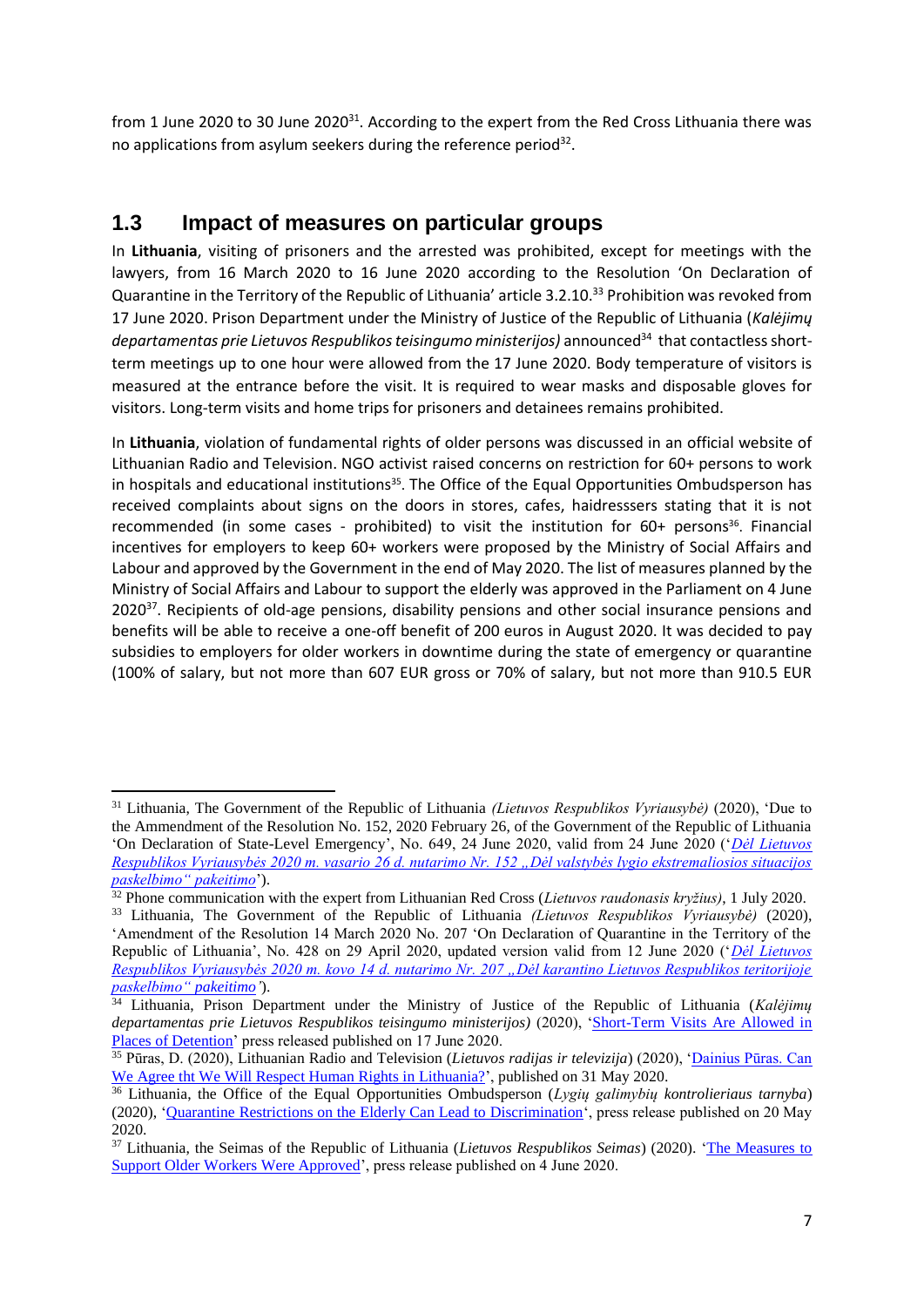gross). During downtime 60+ employee may not be paid less than the minimum monthly wage if the full working time rate has been agreed<sup>38</sup>.

# **2 Selected issues emerging during the COVID-19 crisis**

### **2.1 Xenophobic speech, acts of harassment and violent attacks**

In **Lithuania**, there were no reports on official website of Police Department under the Ministry of the Interior of the Republic of Lithuania<sup>39</sup> about incidents related to COVID-19 pandemic of alleged discrimination on the grounds of nationality in access to goods and services, employment, healthcare and any other sector against during the reference period. NGO Human Rights Monitoring Institute<sup>40</sup> and the Lithuanian public broadcaster, Lithuanian Radio and Television<sup>41</sup> have not reported any incidents of alleged discrimination on the grounds of nationality on official websites in June 2020. According to the information of Lithuanian Centre for Human Rights, no cases of online hate speech linking COVID-19 to minority groups such as migrants, Roma, etc. were reported in June 2020<sup>42</sup>.

# **2.2 Infringement of privacy and/or data protection rights**

In **Ltihuania**, the State Data Protection Inspectorate of the Republic of Lithuania (*Valstybinė duomenų*  apsaugos inspekcija) has temporally suspended<sup>43</sup> the use of mobile application 'Quarantine' *('Karantinas')*. Mobile application '*Karantinas'* was introduced by the Government of the Republic of Lithuania in cooperation with Vilnius municipality, National Public Health Center under the Ministry of Health, Hospital of Lithuanian University of Health Sciences Kaunas Clinics and IT company 'Latgala' on 7 April 2020<sup>44</sup>. It was available to download at 'App Store' and 'Google Play' for free. Application *'Karantinas'* provided COVID-19 related information to its users and allowed to track the location and health status of users during the quarantine period. Acoording to the State Data Protection Inspectorate the mobile application '*Karantinas*' may did not meet the principles related to processing of personal data (General Data Protection Regulation article  $5(1)$  and  $5(2)$ )<sup>45</sup>.

**<sup>.</sup>** <sup>38</sup> Lithuania, the Ministry of Social Security and Labour (*Lietuvos Respublikos socialinės apsaugos ir darbo ministerija*) (2020), ['Employers Receive Higher Subsidies for Employees Aged 60 and Older'](https://socmin.lrv.lt/en/news/employers-receive-higher-subsidies-for-employees-aged-60-and-older), press release published on 12 June 2020.

<sup>39</sup> Lithuania, Police Department under the Ministry of the Interior of the Republic of Lithuania (*Policijos departaments prie Lietuvos Respublikos vidaus reikalų ministerijos*) (2020)[, official website,](https://policija.lrv.lt/lt/naujienos) seen on 1 July 2020. <sup>40</sup> Lithuania, Human Rights Monitoring Institute (*Žmogaus teisių stebėjimo institutas* (2020), [official website](http://hrmi.lt/) and [Facebook page,](https://www.facebook.com/HRMI.LT) seen on 1 July 2020.

<sup>41</sup> Lithuania, Lithuanian Radio and Television (*Lietuvos radijas ir televizija)* (2020), [official website,](https://www.lrt.lt/) seen on 1 July 2020.

<sup>42</sup> Phone communication with representative of the Lithuanian Centre for Human Rights (*Lietuvos žmogaus teisų centras*), 7 July 2020.

<sup>43</sup> Lithuania, the State Data Protection Inspectorate of the Republic of Lithuania (*Valstybinė duomenų apsaugos inspekcija*) (2020), ['It Has Been Ordered to Temporarily Suspend the 'Quarantine' Application Due to Possible](https://vdai.lrv.lt/lt/naujienos/nurodyta-laikinai-sustabdyti-programele-karantinas-del-galimai-netinkamo-asmens-duomenu-tvarkymo)  [Violations of Personal Data Use'](https://vdai.lrv.lt/lt/naujienos/nurodyta-laikinai-sustabdyti-programele-karantinas-del-galimai-netinkamo-asmens-duomenu-tvarkymo), press realease published on 25 May 2020.

<sup>44</sup> Lithuania, the Government of the Republic of Lithuania *(Lietuvos Respublikos Vyriausybė)* (2020) ['Useful and](https://koronastop.lrv.lt/lt/naujienos/naudinga-ir-turininga-saviizoliacija-su-mobiliaja-programele-karantinas)  Meaningful Self-Isolation - [With the Mobile App 'Quarantine'](https://koronastop.lrv.lt/lt/naujienos/naudinga-ir-turininga-saviizoliacija-su-mobiliaja-programele-karantinas), press release published on 7 April 2020.

<sup>45</sup> Lithuania, the State Data Protection Inspectorate of the Republic of Lithuania (*Valstybinė duomenų apsaugos inspekcija*) (2020), ['It Has Been Ordered to Temporarily Suspend the 'Quarantine' Application Due to Possible](https://vdai.lrv.lt/lt/naujienos/nurodyta-laikinai-sustabdyti-programele-karantinas-del-galimai-netinkamo-asmens-duomenu-tvarkymo)  [Violations of Personal Data Use'](https://vdai.lrv.lt/lt/naujienos/nurodyta-laikinai-sustabdyti-programele-karantinas-del-galimai-netinkamo-asmens-duomenu-tvarkymo), press realease published on 25 May 2020.